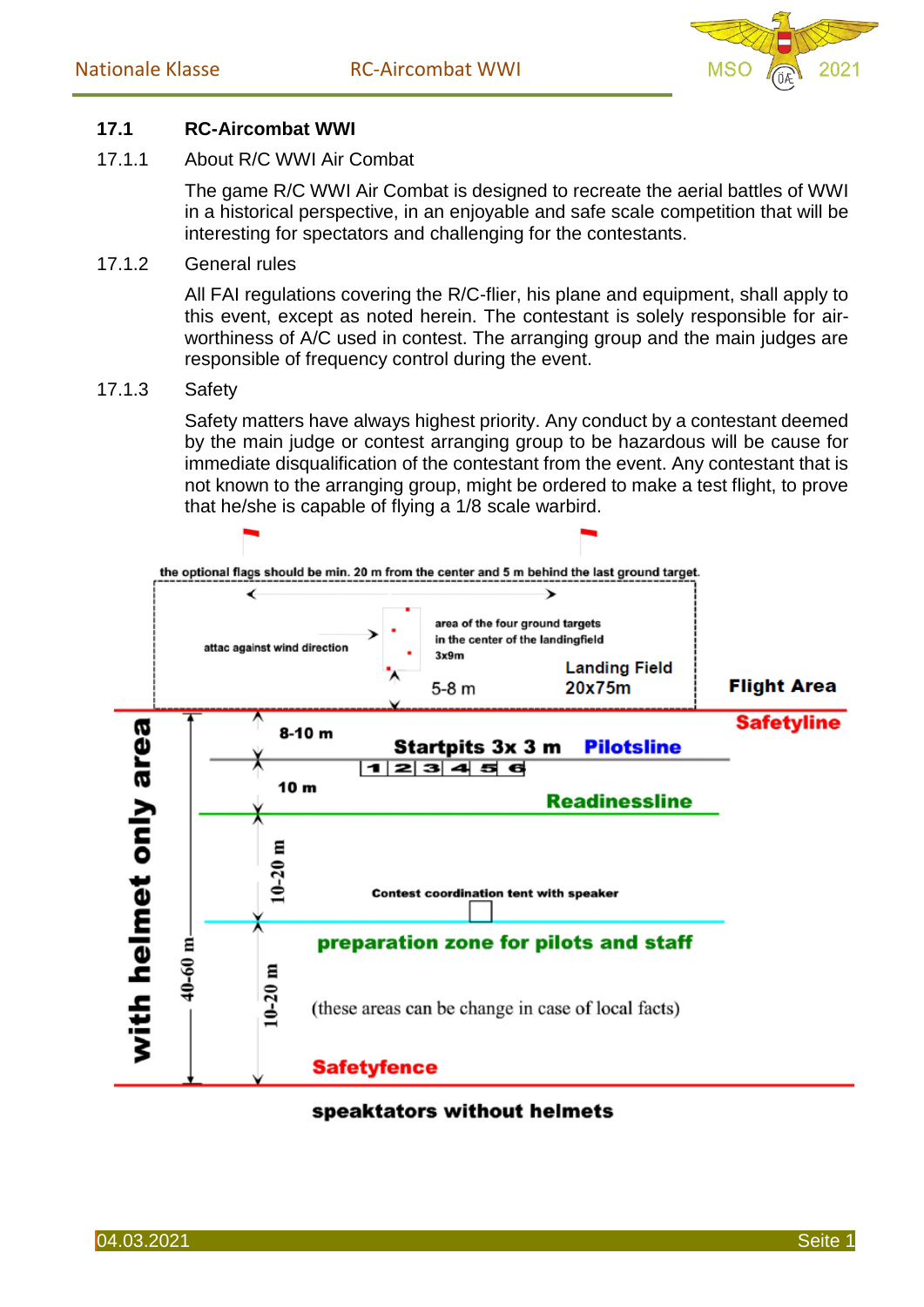

17.1.4 Flight Area

Landing Field 20x75m

## 17.1.4.1 Flight area

The flight area is always in front of the safety line. Any model that ends up in front of the landing field may not be fetched during the fight, or while other models are airborne.

17.1.4.2 Landing field

A landing field should be clearly defined by the contest organizers. Only aircraft landing inside the landing field are allowed to be retrieved and allowed to attempt a restart. Refer to §4.6 Restarts.

17.1.4.3 Safety line

The safety line runs parallel to and is situated **5 – 10 meters** in front of the pilot line. Aircrafts are not permitted to fly closer to the pilots than this line allows. Any aircraft crossing this safety line will be subject to the penalty and disqualification rules that are in effect from the time the competition is officially opened until the competition is officially closed by the organizing authority. This includes all flights of aircrafts for any reason.

The safety line can be different for start and landing. But no flight over pilots or audience is allowed at any time.

17.1.4.4 Start pits and readiness area

The start pit area should allow a distance of **3 – 5 meters** spacing between pilots. The readiness line should run parallel to and situated **10 meters** behind the start pits. All pilots and helpers should start behind this line. At smaller venues it is possible to use the safety line as the readiness line.

Resp. Fig.1.

17.1.4.5 Audience

The audience should be kept at a safe distance (at least 40-60m) behind the safety line, or be protected by protective devices, such as nets, etc. The area protected by safety nets is defined as an area starting from the point where the net ends, and to a distance equal to the net height. This means that for a 3m vertical net, the safe area is measured from behind the net and 3 meters back. In addition, the first meter behind the net should be considered as unsafe. All other areas within 60 meters from the safety line should be fenced off, for people not wearing hard-hats.

17.1.4.6 First Aid

On the contest site, a spot should be marked up as the first aid spot. At this spot, basic first aid equipment should be available for instant use in case of an accident.

- 17.1.5 Equipment
- 17.1.5.1 The Model

**The model** must be a scale or semi scale A/C of a warbird, which took part in WWI battles from August 1914 to November 1918. The original A/C engine must have a take-off power of at least 60hp. The scale is 1:8 and the wing span and fuselage length may not deviate more than +/-5% from scale. All other measures may not deviate more than 2cm from scale. The fuselage length is measured in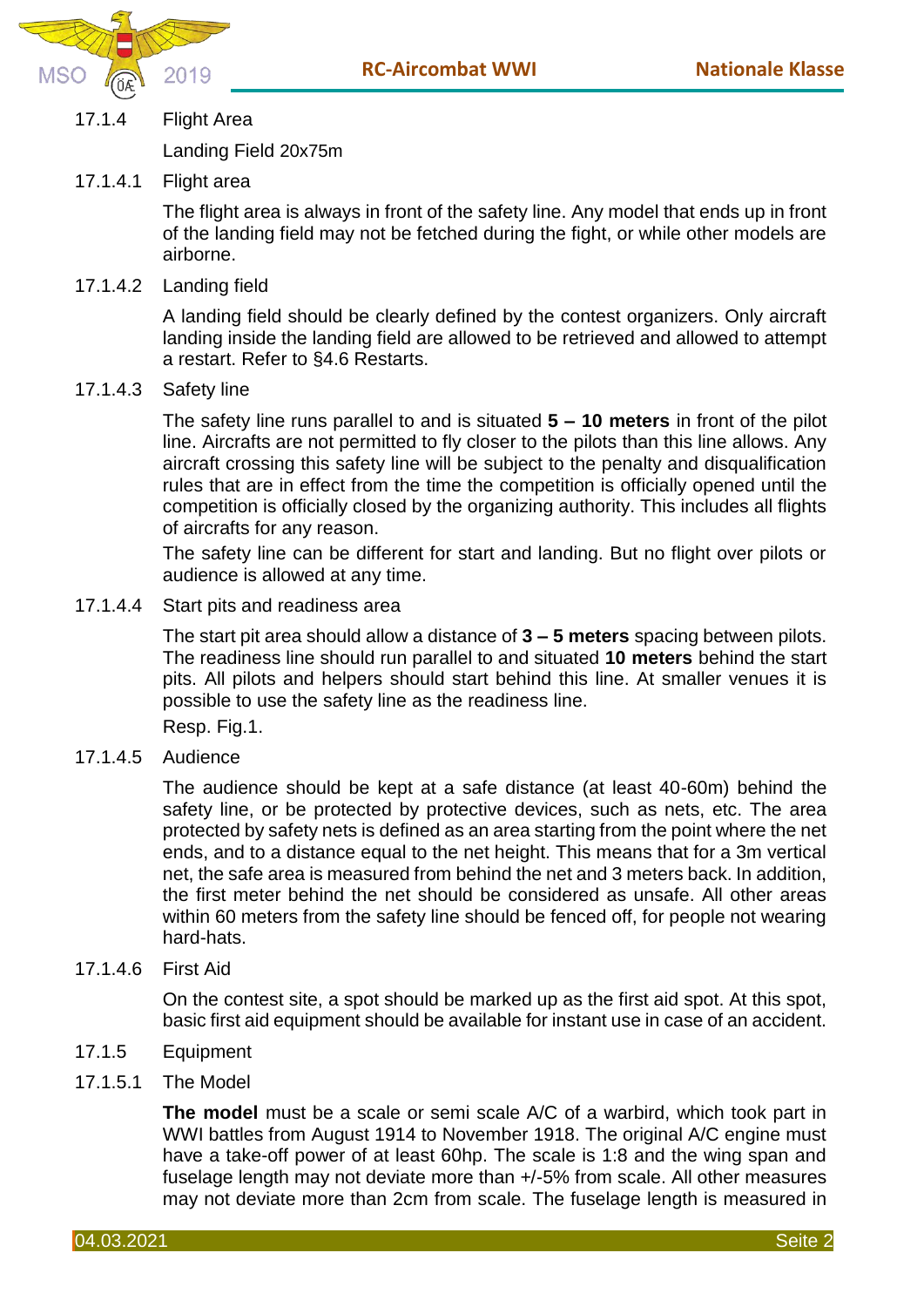

between the leading edge and the rear edge of the fuselage, or the backside of the propeller(s), if any.

17.1.5.1.1 The wing

The wing thickness must be 10% or more, measured at the thickest point of the chord.

Exception: Original concave profiles can keep the original thickness.

17.1.5.1.2 Multiwing points

A model with more than one wing (biplane, triplane) gets **50** optional points.

17.1.5.1.3 Wing structure

It is preferred to use wings of wooden construction. If the leading edge, the trailing edge and the rips are made of wood the airplane gets **30** optional points. (Valid from 01.01.2017) Foam wings can be used without any outer sheeting only.

17.1.5.2 Streamer catcher

No protruding devices may exist on the front leading edge of the wing, stabilizer and fin. No streamer catchers are allowed.

17.1.5.3 Colour and markings

The A/C must look similar to the original A/C, including painting and decorations. The competitor should bring a published 3-plane view of the original A/C-type in at least 1:72 scale to the competition to show that his A/C is accurate according to measures.

17.1.5.4 Pilot

If the cockpit is open a pilot must be on board. (Note: Bonus points deleted)

17.1.5.5 Wires and struts

If the wing of the original plane has struts, the model must have these, too. For wing wires, the model can get **10** optional points.

17.1.5.6 Guns

If the original A/C has guns, the model has to be armed, too.

17.1.5.7 Builder

The contestant does not have to be the builder of the model.

17.1.5.8 Engine

All IC-Engines must have a muffler. The contestant must be able to shut-off the engine in the air at any time, regardless of the models attitude.

17.1.5.8.1 Engine points

Four stroke Engines are the best for this model class and can get **20** optional points.

17.1.5.8.2 Engine size

The model may use a 4-stroke engine up to the size of 0.30 cubic inch. Electrical engines may be used in accordance to §3.4.

17.1.5.8.3 Engine performance, propeller and model weight

The following table applies for maximum engine performance and the maximum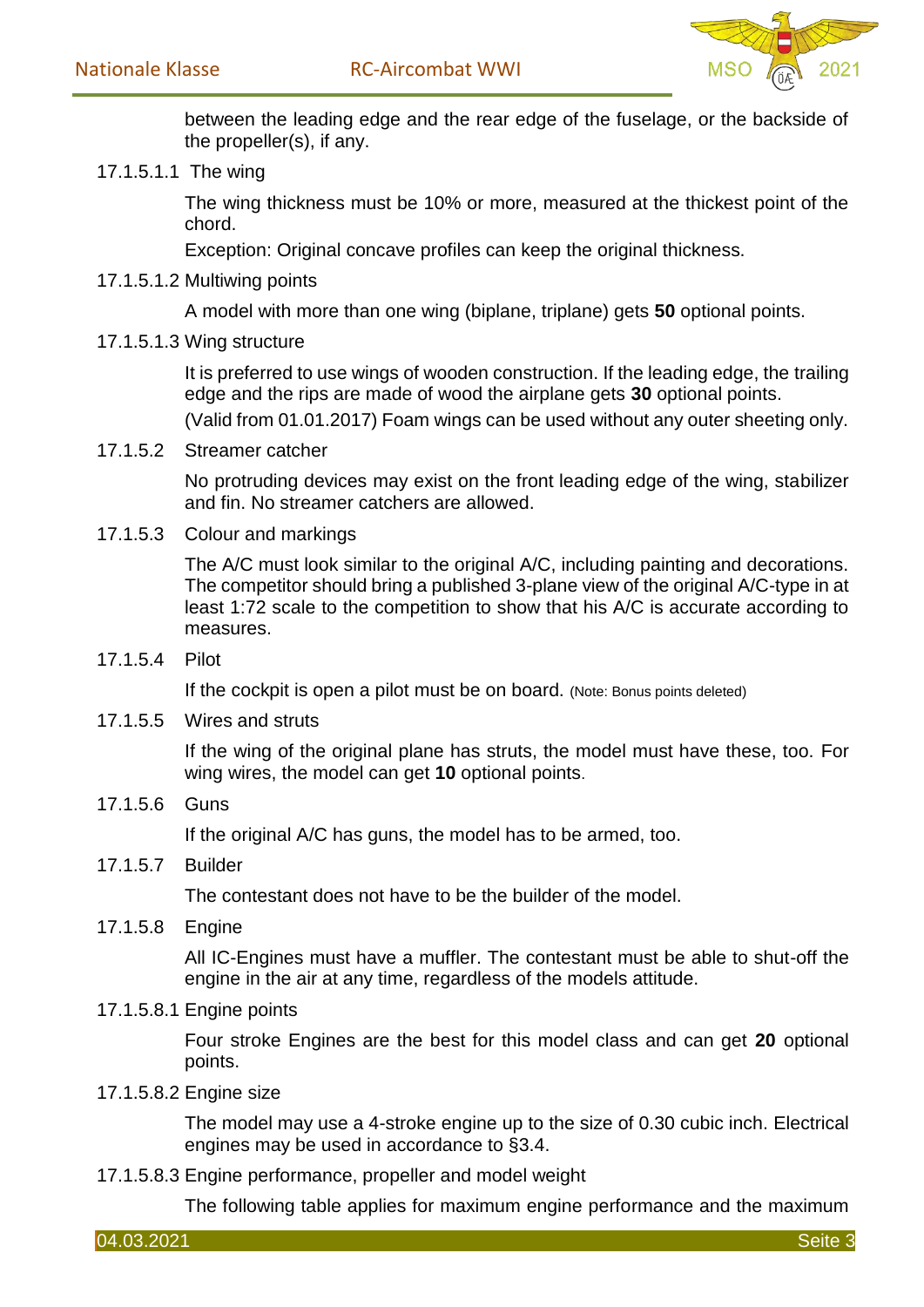

|                                 | Max. rpm | Max. prop<br>diameter,<br>if model min<br>weight is $<$ 1100g | Max. prop<br>diameter,<br>if model min. weight<br>$is >=1100q$ | Max. pitch<br>in inch | PSS*)  |
|---------------------------------|----------|---------------------------------------------------------------|----------------------------------------------------------------|-----------------------|--------|
| $-0.30$ IC-engine, 4-<br>stroke | 12.000   | 9                                                             | 10                                                             | 4                     |        |
| E-engine,<br>example            | 12.500   | 9                                                             | 10                                                             | 4                     | 50,000 |
| E-engine,<br>example            | 10.000   | 9                                                             | 10                                                             | 5                     | 50.000 |
| E-engine,<br>example            | 8.333    | 9                                                             | 10                                                             | 6                     | 50,000 |

propeller size.

\*) PSS = max prop speed in rpm x pitch in inch = multiplying the max rpm by the pitch in

17.1.6 Revolution measurement

Revolution measurement is executed in certain cases, based on the main judges and/or organizers decision. Revolution measurement, if any, has to take place before the heat during readiness. The RPM is measured at full throttle, and with the setting used in contest. The measuring party should have full access to both the engine/model and the controlling transmitter. It is the contestant's responsibility to ensure that the engine is within the limits using the RPM meter(s) used by the arranging group.

17.1.6.1 Electric engine revolution measurement

It is the contestant's responsibility to ensure that the E-engine is within the limits after 20s latest and by using the RPM meter(s) of the arranging group.

17.1.6.2 Propeller homologation

Only propellers that are commercially available in the country the contest is held may be used. As commercially available means the propeller can be bought in normal hobby-shops. All propellers used on the model aircraft must be of a safe design for its proposed use. The use of electric or slow fly propellers with an IC engine is prohibited.

17.1.7 Model weight

The minimum weight is 800g (empty fuel tank), the maximum weight before start is 1.700g.

17.1.8 Streamer

The streamer is 15 +/- 0.5 meters long one piece. It shall be 7-10 mm wide. Material shall be suitable for proper indication of cuts, e.g. withstand moisture. The streamer is marked on both ends for about 0,5 meters respectively.

17.1.9 Helmet

A helmet must be used by any person that is in front of the audience line. The helmet should cover the upper part of the head and put up with a direct hit of an A/C.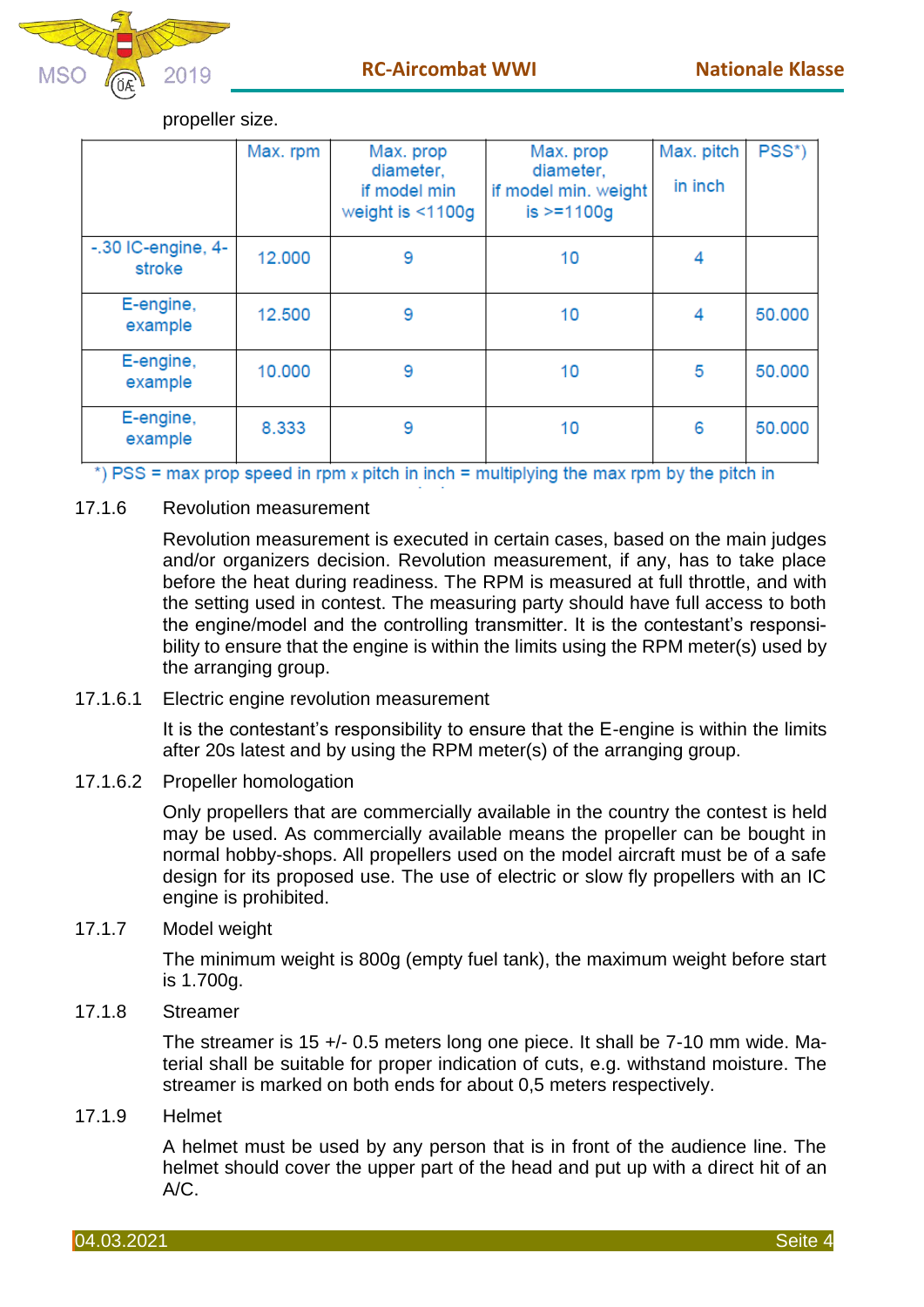

Please refer to §2.1, Figure1 "spectators without helmets"

17.1.10 Radio equipment

Every contestants radio equipment should be range checked before the contest. The contestant is responsible for proper operation of the radio equipment.

17.1.11 Flight stabilization systems

Any kind of electronic flight stabilization systems is not allowed.

- 17.1.12 The contest
- 17.1.12.1 Structure

Each fight consists of at least two and at most six pilots that fly against each other. When all pilots have flown exactly one fight, this is called a round. The next round flight-lists are changed to make it possible for as many pilots as possible to meet each other in different fights. The number of rounds flown at a contest is decided by the arranging group and must be told in the contest-invitation. The recommended number of rounds is three. A contest also has a final which is flown after the rounds. The **6** pilots with the highest scores participate in the final. The pilot who has most points after the final wins the contest.

## 17.1.12.2 Fights

A fight is divided into three parts: The preparation, readiness and flight part.

17.1.12.2.1 The preparation part

The length of the preparation part may be set by the arranging group, but is recommended to be 7 minutes at smaller contests. It is marked by the main judge blowing three signals in his whistle and calling out "Seven minutes to readiness". During the preparation-part test flights may be performed. 30 seconds before the preparation-part ends, the main judge blows two signals in his whistle and calls out "30 seconds to readiness".

17.1.12.2.2 The readiness part

Readiness follows immediately after the preparation part, and is marked by the main judge calling out "Readiness". During readiness all pilots and helpers shall be behind the readiness line. All equipment must remain in the start pits, and engines may not be running. Readiness may vary in length, upon the main judge's decision.

17.1.12.2.3 The flight part

The flight part starts when the main judge blows one long signal in his whistle. Pilots and helpers may now run to their A/C, and get them airborne.

## 17.1.12.3 Take off

The start can be made with several procedures: Start from the ground or hand launch. The location and wind direction is important, safety first. The pilot with the first running engine can use the landing field to take off first. After his start he goes back to the start pit and the next pilot starts. After leaving this starting area the game is on for this pilot. During takeoff, attacks on ground targets or enemy streamers are NOT allowed!

If the streamer is not intact at the take-off moment (first take-off), no point is counting. The AC must land and pick up a new streamer.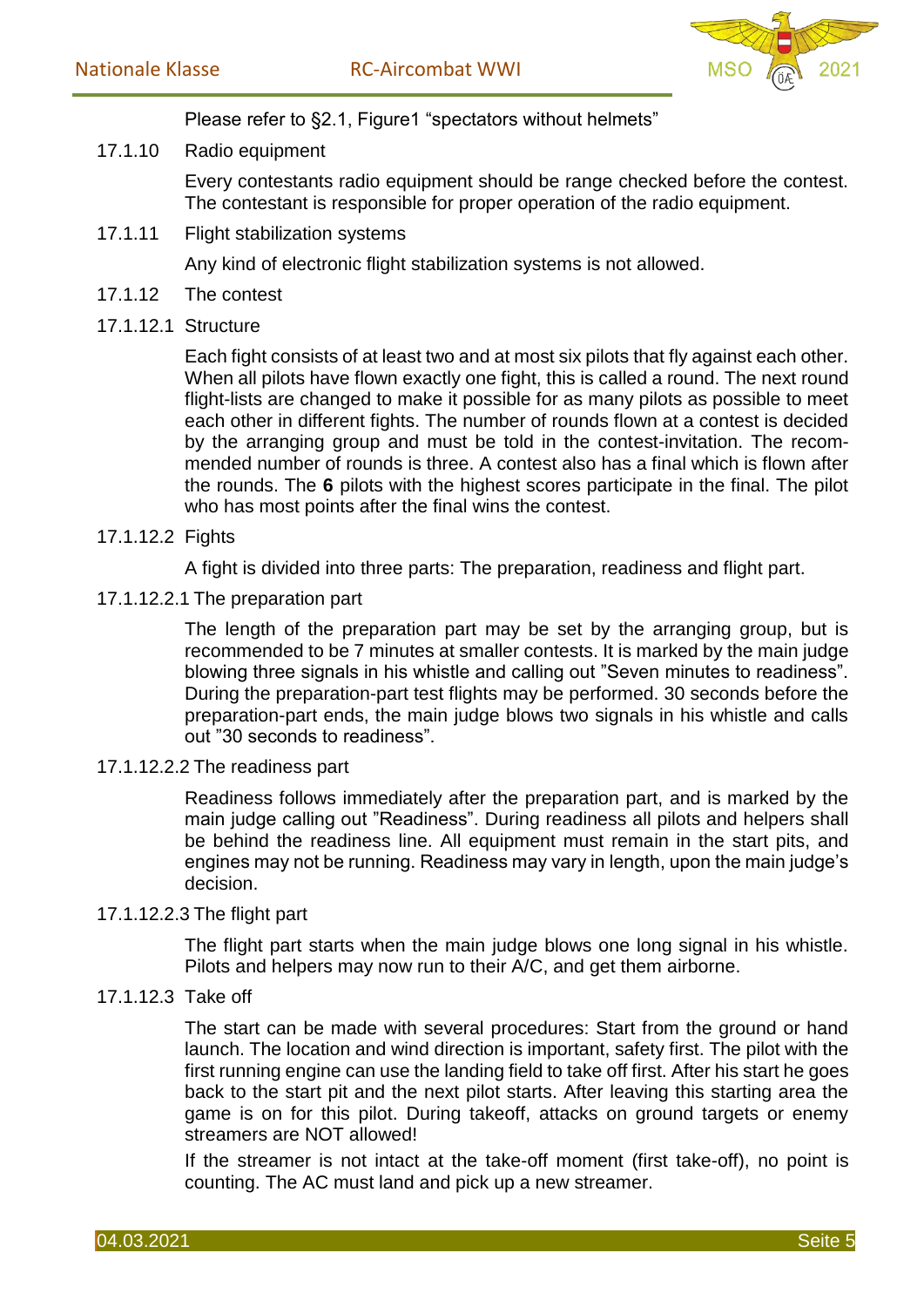



# 17.1.12.4 Fight

The fights can begin after the start at that moment when the airplane is behind the landing field markings. When all airplanes are airborne the main judge gives the signal "ground targets free" and the landing field area is free to attack ground targets (resp. §4.11.2**)** and enemy airplanes. The main judge can stop the ground attacks with the signal "stay high". It is to allow recovering models for restarts from the landing field. If the situation is clear and safe, the main judge shouts: "Ground targets free" again. The flight-part ends when the main judge gives one long signal.

# 17.1.12.5 Landing

The pilots may now fly freely in front of the safety line, and land at their own discretion.

If they now land inside the landing field they get **50** points to end their mission at their home base. If you do not fly the complete mission in case of abnormal termination or intermitting flights the pilot gets no landing points. (Additional: the organizer can decide: the landing points only counts, if the model lands on wheels). As soon as all A/C has landed, the next preparation part may start.

17.1.13 Helpers

Every contestant may have a helper. Only one helper is allowed to support the pilot at the pilots line during the fight.

17.1.14 Flight time points

Maximum flight-time is seven minutes. One point per three seconds airborne is given.

Flight time points start with the first second of flight time. Flight time points are awarded up to a maximum score of 138 (6:54 min).

17.1.15 Restarts

An unlimited number of restarts are allowed during a fight. When a pilot attempts to fetch his plane from the landing field (resp. §2.2.2) during a heat he must get a permission from the main judge. The main judge then gives an alarm and ensures that all the pilots are aware of the situation. A restart must be made from the same place, the first start was made. Restarts are only allowed if the model ends up in the landing field, after landing.

17.1.16 Change of A/C

The same A/C must be used throughout one fight. A new A/C may be used the next fight. The model is defined as main parts of fuselage and wing.

17.1.17 Crossing of lines

A crossing is made either the A/C is airborne or is moving on the ground. When airborne the A/C must be clearly over the line. On the ground, the engine counts. If a model has several engines, any engine crossing the line counts.

17.1.18 Safety line crossing

The first time a pilot crosses the safety line with a model during a contest flight time is stopped and he is ordered to land immediately if airborne. The contestant receives a penalty of -200p. The second time a pilot crosses the safety line with the model the pilot is immediately disqualified from the contest, and ordered to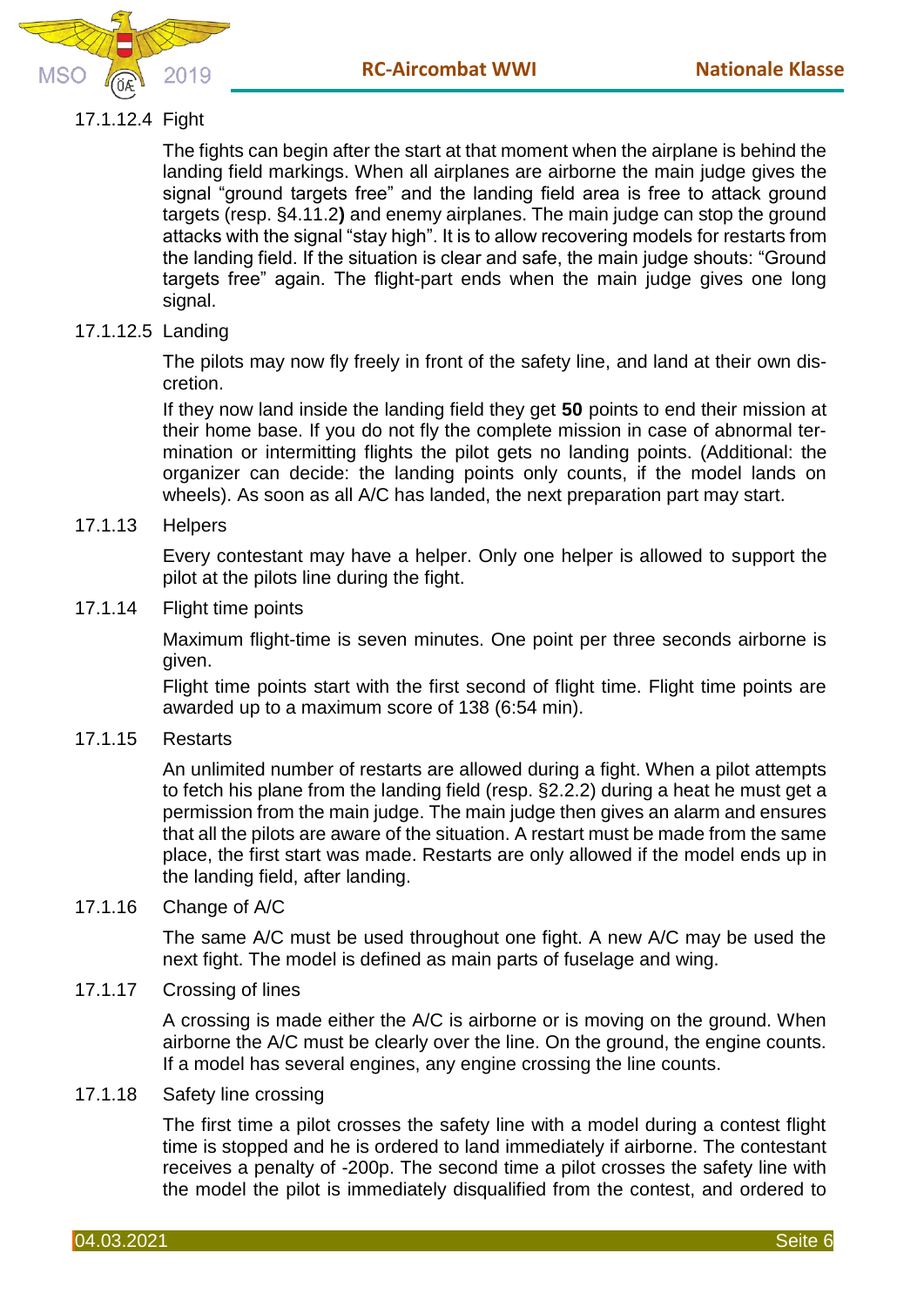

land immediately if airborne. He keeps his positive and negative points awarded up to the time of his second SL crossing.

17.1.19 Lost streamer

It is the contestant's responsibility to get airborne with a streamer of appropriate and full stretched length attached to his A/C. After landing, missing or entangled streamer counts as lost (no +50p given), except if the streamer was lost during landing, which must be proved by finding the missing streamer. To gain the intact streamer bonus, the model and streamer must have been airborne during the fight at least 10 seconds.

#### 17.1.19.1 Streamer cut

A contestant who cuts the streamer off an enemies A/C in the air gains 100p. If having an enemy streamer stuck to the model, the following rules apply: A cut made to a stuck streamer counts as a cut on enemy streamer and the contestant making the cut gains +100p. If having a stuck streamer cut by an opponent, the contestant does not lose his streamer-points. Only cuts made to the streamer actually attached to the contestant's model count. If during one flyby cuts are made to several streamers (own and stuck) or several cuts are made to the same streamer, this only counts as one cut made to enemy streamer.

If the attacking plane makes a streamer cut and kills the defending aircraft, in the same attack/fly by, due to a collision. This streamer cut is not counted (no cut points awarded).

## 17.1.19.2 Ground target

The organisation can install **4** ground targets. A cut of these targets counts **50**  points. To cut the targets, the organisation team define the cutting direction (against the wind, if possible)

*Remark: The airplane has to fly and not to touch the ground inside the landing field in front of the ground target.* 

17.1.20 Airfield flags

To organize the flying over the landing field, the organizer can install two flags (resp. §2.1 fig 1) Inside the area between the flags and the safety line, the models (all ground target attackers and model attackers) have to fly straight, not to fly in or out, sideways. All airplanes have to fly around the flags. (These flags are for safety, too. In front of the pilots, the models have to fly straight.) The attacking airplane is not allowed to short the way (inside the flag area) to make an easier streamer cut.

#### 17.1.21 Collision

If two or more A/C has been apparently involved into a midair collision, a clear proceeding is applied: The contestant, whose A/C remains flying after a midair collision may decide to continue flying to gain further flight points. No kill points and no consolation points will be given. Flight time shall be stopped when the fuselage of the A/C hits the ground.

#### 17.1.22 Non-engagement rule

If a pilot stays away from combat for more than 30 seconds, he should be warned by the main judge. If the pilot still after this stays away from combat for an additional 30 seconds after the warning, the pilot should receive a non-engagement penalty of **-50p**. A pilot who after the first warning tells the main judge he has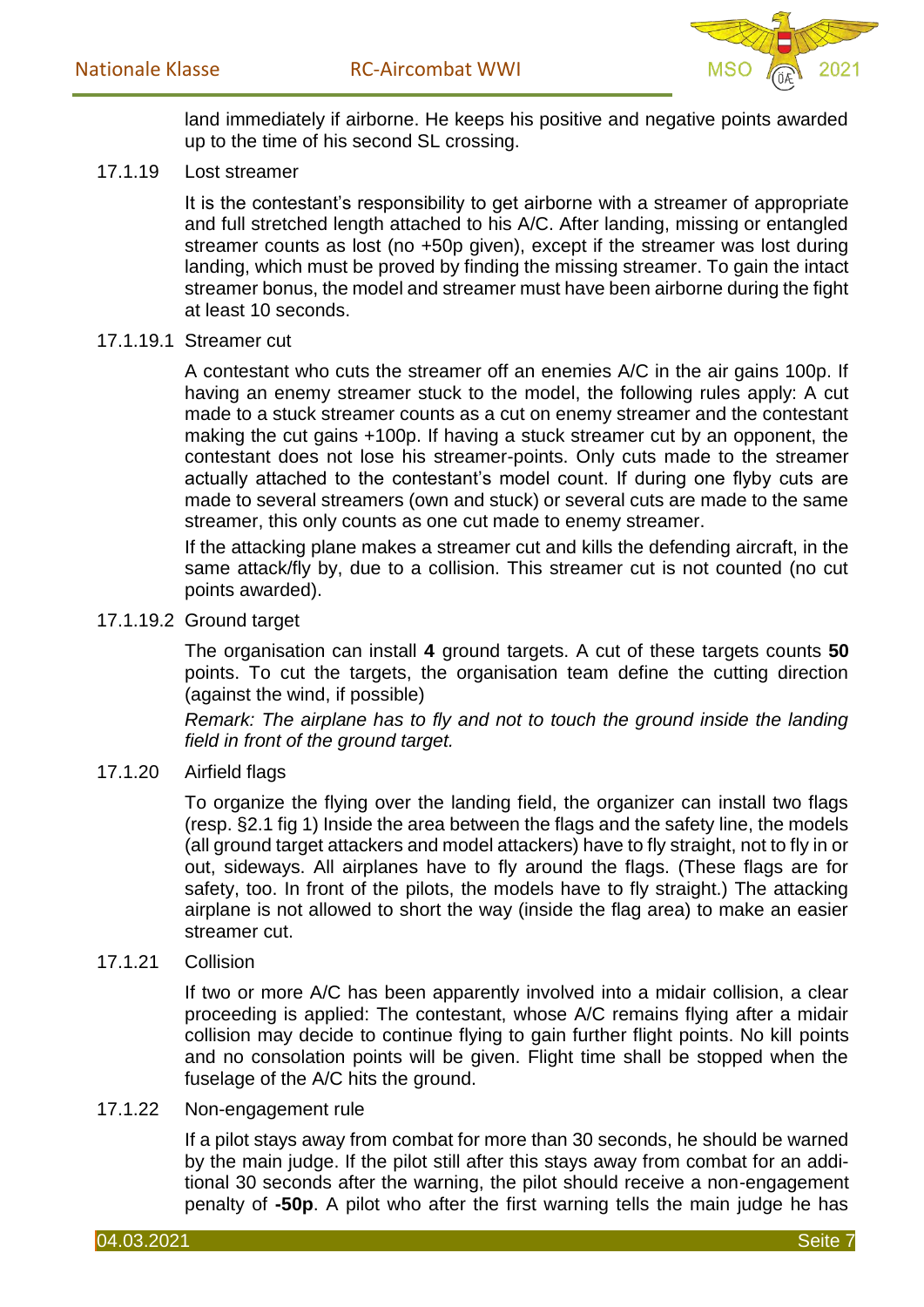

technical problems should immediately try to land his model, in a location and manner safe for the contestants and the audience.

## 17.1.23 Tie

If the final points are equal for two pilots, the one with highest points in the final wins. If it is still equal, the pilot with the highest points from one single fight (except from the final) in the contest wins.

## 17.1.24 Frequencies

Contestants must be able to change between at least two frequencies. When a frequency collision occurs in the final, the contestant with the lowest total score shall change frequency. This change must be given extra time, so that the preparation part of the final does not start until the change is done. It is the contestants responsibility to avoid frequency-collisions at changes from the given frequency.

#### 17.1.25 Complaints

If the weather or other conditions gets bad at a contest or as soon as a participating pilot complains about the weather or other conditions to the arranging group, the arranging group shall take a ballot among the pilots to decide if the contest should be postponed, or cancelled and how the results from the contest should be decided.

#### 17.1.26 Protest

Any contestant can make a protest against judge's decisions. Protests shall always be decided by taking a ballot among the contestants. This should be done as soon as possible. A protest charge should be taken. If the protest is sustained, the protest charge is returned.

#### 17.1.27 Judges

17.1.27.1 Main judge

The main judge is responsible for the overall timing of the contest. He is also responsible for keeping contestants behind the safety line when A/C are airborne. Cheating respectively the attempt to cheat shall be avenged with disqualifying the contestant. The main judge decision shall be based on a pilots voting.

#### 17.1.27.2 Safety judge

The safety judge is responsible for the overall safety of the contest. This judge has higher authority than the main judge when it comes to safety issues. The safety judge should warn for safety hazards during a fight. He shall position himself in such a kind that he is able to spot safety line crossings clearly. He is also responsible of that there are only people wearing hard hats outside of any safety net zone(s).

#### 17.1.27.3 Pilot judge

The pilot judge is obliged to note points for the pilot on a scoreboard and keep record of the pilots flight-time. Furthermore he or she is responsible to register safety line crossing together with the safety judge, non-engagement and collision and to check the pilot's streamer after the fight as well. The pilot judge shall check the A/C before and immediately after the heat regarding streamers or parts of it sticking to the A/C. This shall take place in accordance with the pilot, confirmed by a signature on the pilot´s card. If situation remains obscure after landing, the main judge has to draw a decision immediately.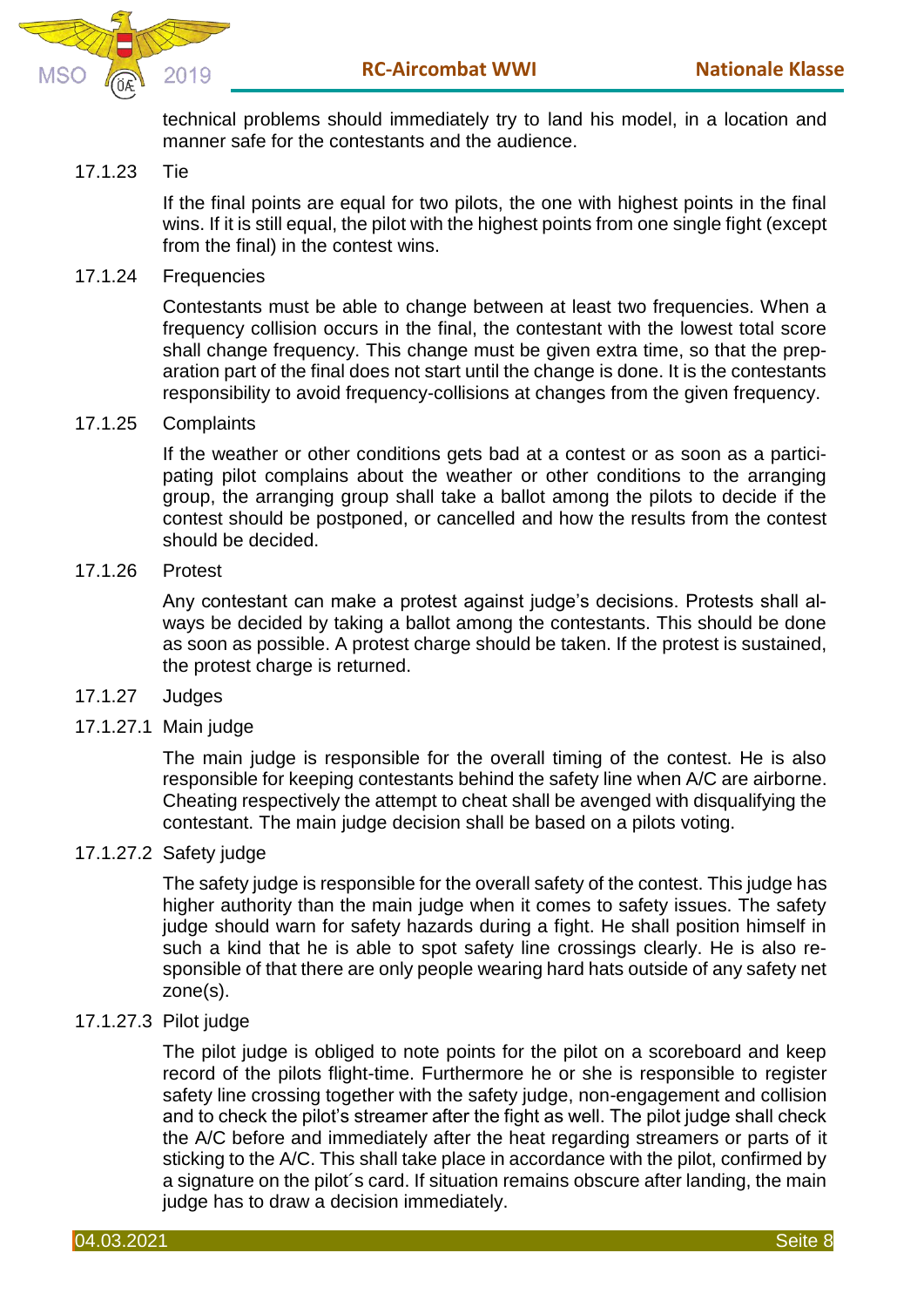

# 17.1.28 Points

The following system of points does apply. Note that no decimal points are given.

- 17.1.28.1 Plus/minus points
- 17.1.28.2 Basic point system

| Start from the ground                                                           | $+50$  | (§4.2.3.1 Take off)            |  |
|---------------------------------------------------------------------------------|--------|--------------------------------|--|
| Landing in Landing field after end signal,<br>including flying complete mission | $+50$  | $(S4.2.3.3$ Landing)           |  |
| Own streamer uncut during fight                                                 | $+50$  | (§4.10 Lost streamer)          |  |
| Ground target                                                                   | $+50$  | (§4.11.23 Ground target)       |  |
| Cutting streamer off enemy A/C                                                  | $+100$ | (§4.11.1 Streamer cut)         |  |
| flight-time, per 3 seconds +1 up to                                             | $+138$ | (§4.5 Flight time points)      |  |
| Crossing safety line (applies all day)                                          | $-200$ | (§4.9 Safety line crossing)    |  |
| Non-engagement                                                                  | $-50$  | (§4.13 Non-engagement<br>rule) |  |

# 17.1.28.3 optional points

| Multiwing points                     | $+50$ | $\sqrt{\$3.1.2.2}$ Multiwing points)                                             |
|--------------------------------------|-------|----------------------------------------------------------------------------------|
| Wing building material and structure | $+30$ | $(S3.1.2.3$ Wing structure)                                                      |
| Model with 4-stroke engine           | $+20$ | $\sqrt{\$3.2.1}$ Engine points)                                                  |
| Cable wires                          | $+10$ | $\left  \right\rangle \left( \S3.1.4.2 \text{ Wires and struts} \right) \right $ |

## 17.1.28.4 Maximum optional points

The sum of the optional points is max **100** points. The optional points are only given, if the airplane has flown: No start = No points.